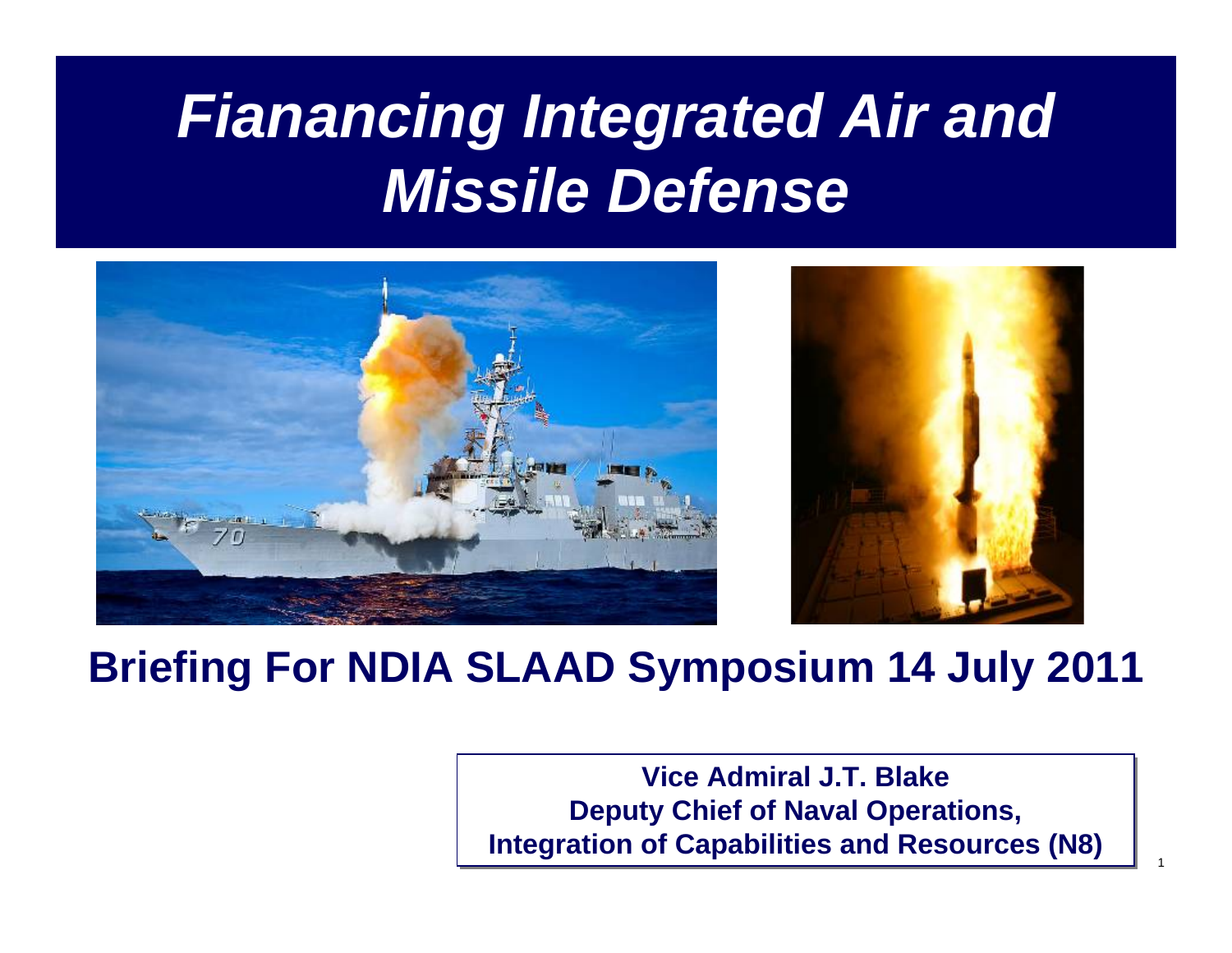



- **Fiscal landscape**
- **Lines of effort**
	- –**Operating and sustaining the Fleet**
	- –**Modernizing the Fleet**
	- –**Recapitalizing the Fleet**
- **Summary**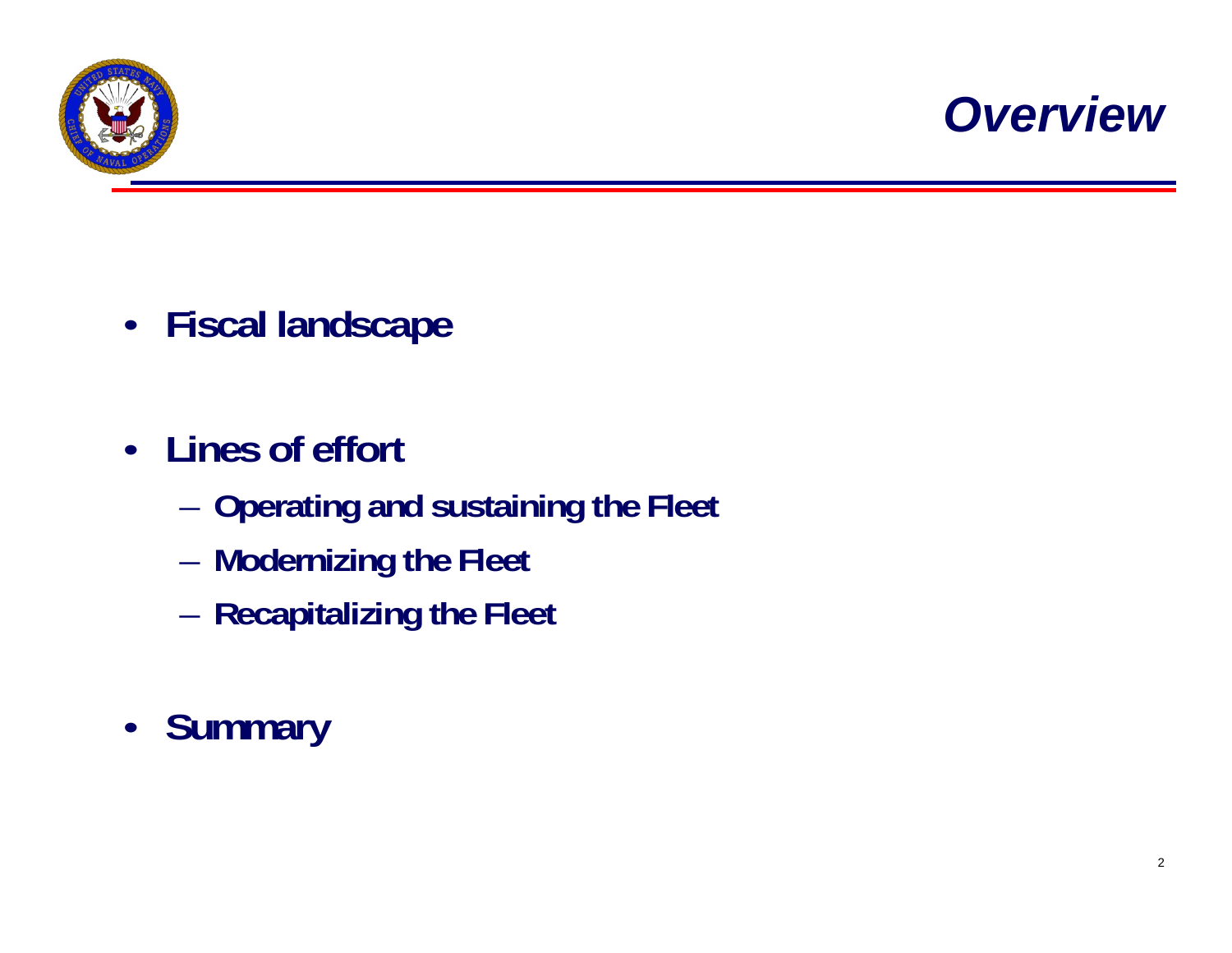

*Budgetary Outlook: Navy Priorities*

- **Build and maintain a rotational and forward-deployed global force**
- • **Deliver core capabilities for deterrence, power projection, and sea control for access to the global commons, to assure allies, and prevail in conflict**
- **Balance available resources among**
	- **Modernization**
	- **Force structure**
	- **Readiness**
	- **Forward presence**
	- **Manpower**
- • **Develop procurement plans that are stable, affordable, realistic and transparent**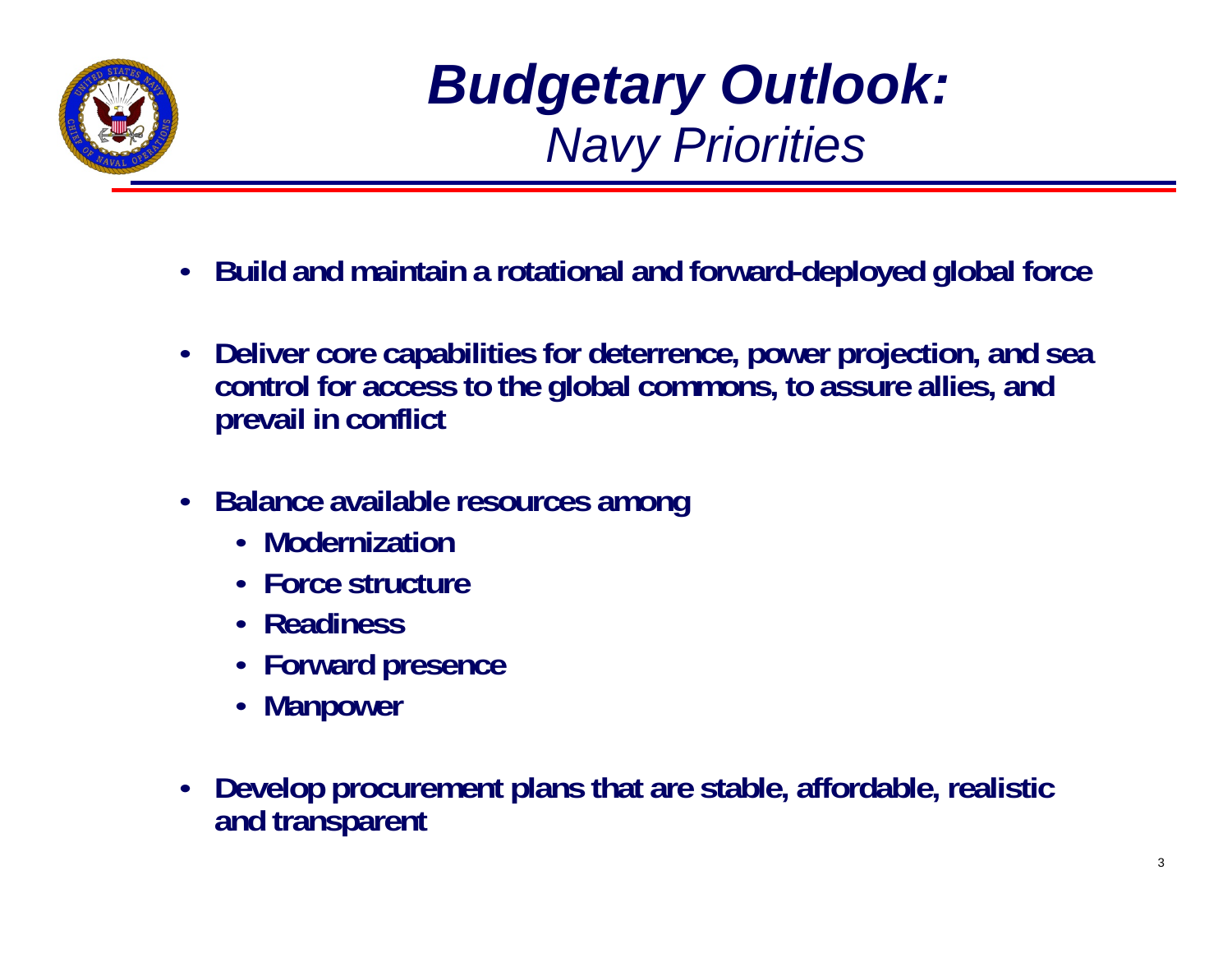

*Budgetary Outlook: Navy Challenges*

- **Anti-access and Area-denial**
- **Balancing procurement with sustained operational demand**
- **Fielding a "whole force" in an austere fiscal environment**
- **Combatant Commander Demand for Naval Forces**
- **Preserving fragile maritime industrial base**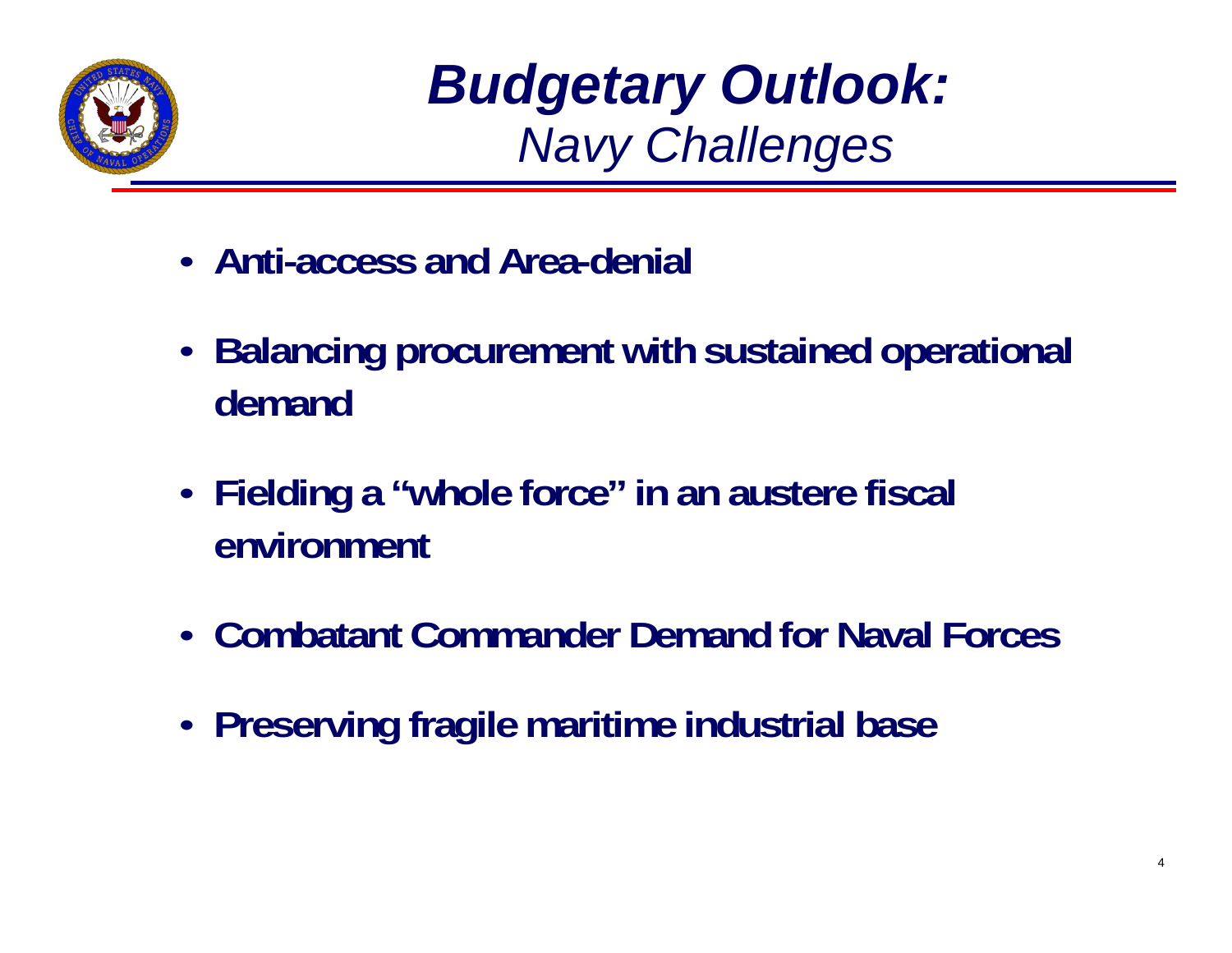

# *Financial Outlook*

- • "We plan to reduce the Defense budget by \$400B over the next 12 years."
- • "The Navy Budget for FY 12 is underestimated by \$64B due to rising prices and decreased purchasing power."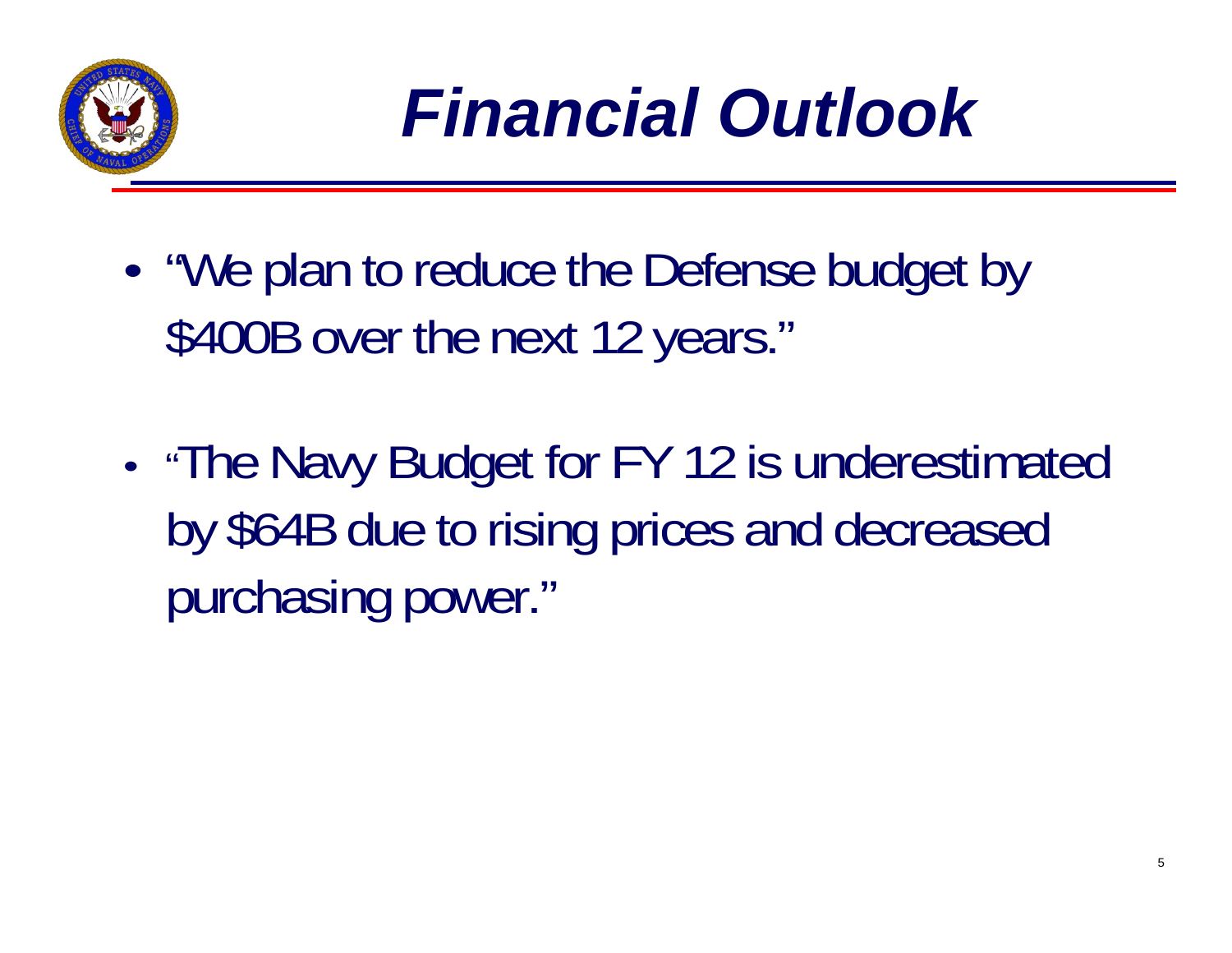

#### *Integrated Air and Missile Defense: Operations and Sustainment*

- •**Aegis Fleet**
- •**Carriers and affiliated airwings**
- • **Ballistic Missile Defense (BMD) elements**
- •**Ordnance stores**
- • **DOTmLPF and associated infrastructure**
- **O&MN account: Fleet maintenance, beans, bullets, and black oil**



*Combatant Commander Demand For Navy IAMD Capability / Capacity Is Increasing….without bound*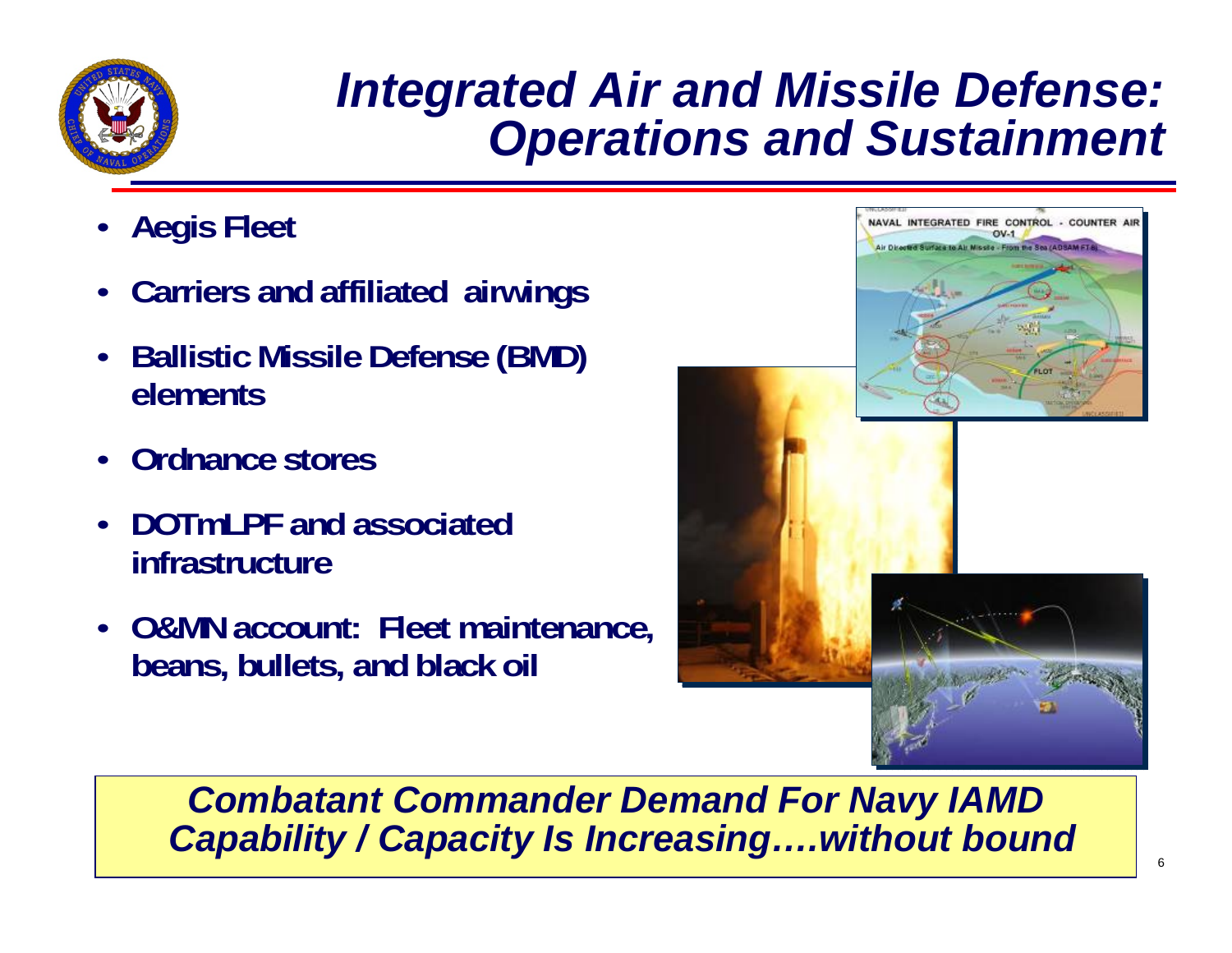

#### *Operations and Support: A macro view*

- $\bullet$  **Defense Department O&S costs are:**
	- –**\$350B for FY12…..63% of DoD total…rising to 71% by 2030**
	- –**Comprised of compensation, medical care, fuel and spare parts, etc.**
	- – **Sensitive to spiraling medical care costs, pay raises for military and government civilians, and rising costs of everything from office supplies to aircraft fuel**
- • **Biggest driver…..average cost to support each service member**
	- **1980--\$55K**
	- **2001--\$105K**
	- **2010--\$211K**

*O&S consuming an increasing share of a declining topline…..adversely impacts both modernization and recapitalization*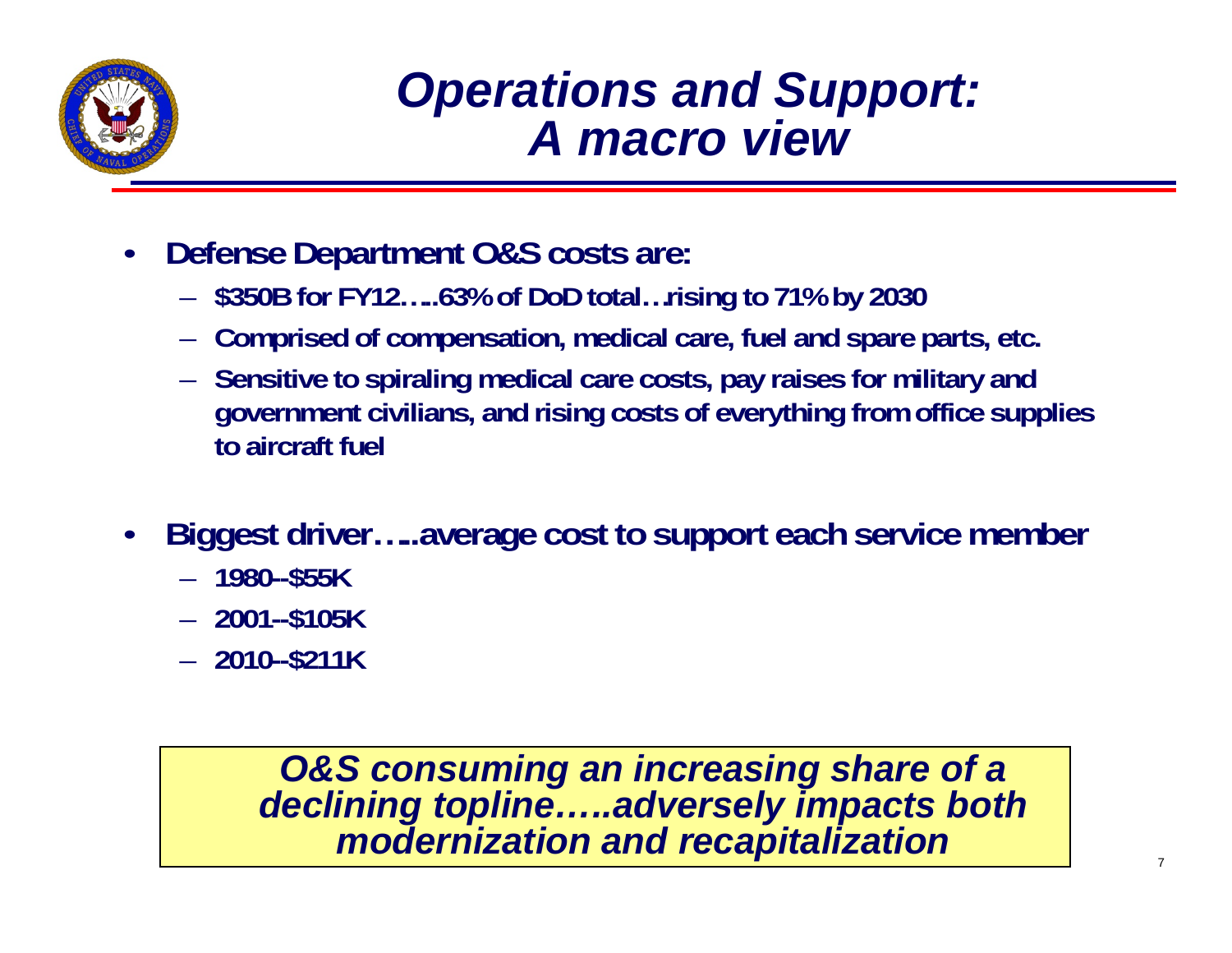

#### *Integrated Air and Missile Defense: Operations and Sustainment*

- • **Wholeness reviews require cash infusion to restore Fleet Readiness**
- • **Fy12 O&MN increments due to increased OPTEMPO:**
	- –**Steaming days: +\$24B**
	- –**Flying Hours: +\$252M**
	- **Ship Maintenance: +\$182M**
	- **AIMD: +\$92M**
- • **BMD O&S transitioning from MDA to Navy: \$150M annually beginning in FY13**
- • **O&MN account is further pressurized by fuel price volatility in execution year**



*O&S Bottom Line: Adverse trends in Fleet Readiness likely to continue due to real world operations*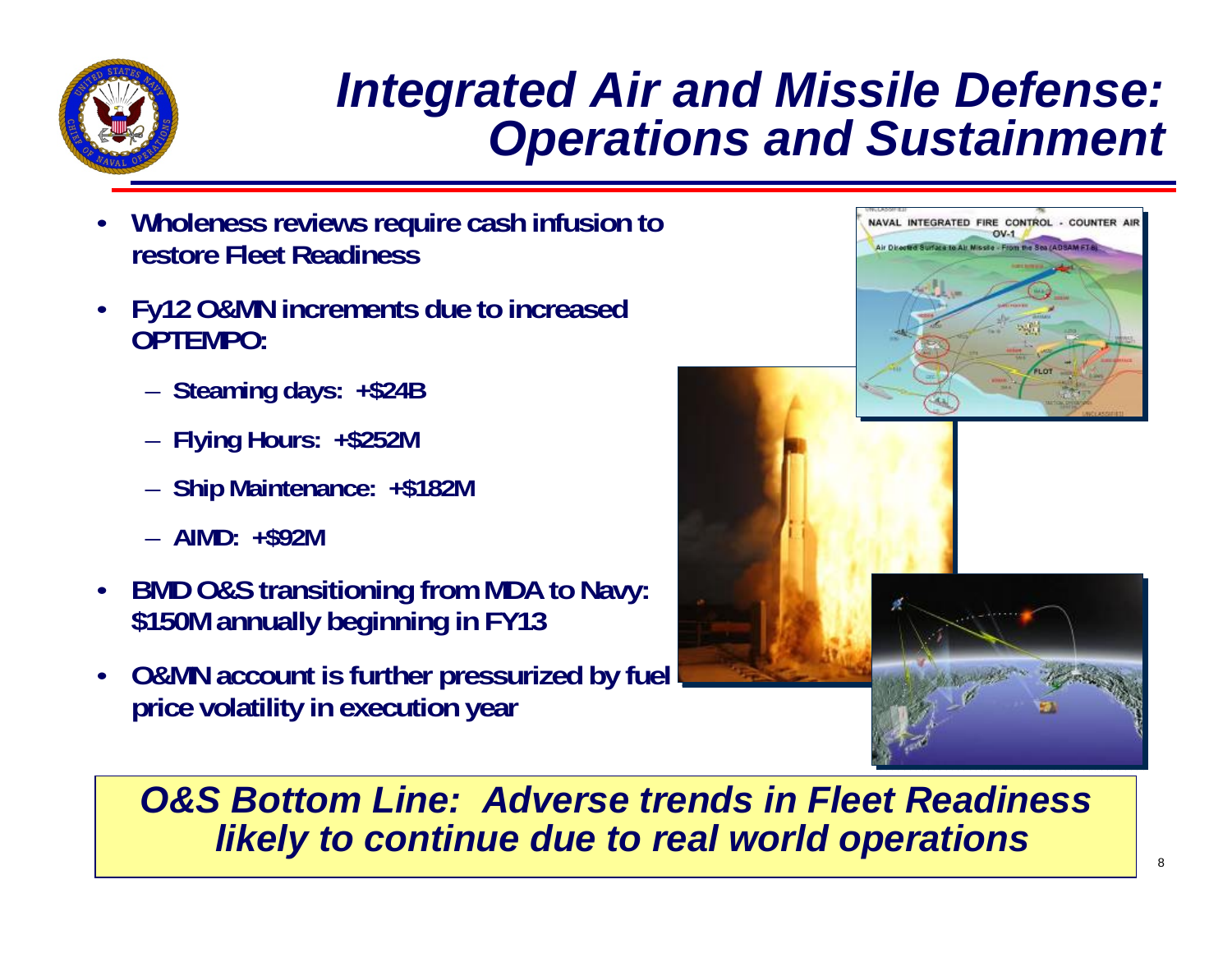

#### *Integrated Air and Missile Defense: Modernization*

- **Aegis modernization is centerpiece of Surface IAMD program**
- **BMD ship Balanced Capability and Capacity plan is bridge to answer COCOM demand**
- **E-2D is game changer for Naval Aviation**
- **Three more years of F/A-18 buys required in APN**



*Modernization Bottom Line: Urgently required to keep Fleet warfighting capability relevant in IAMD*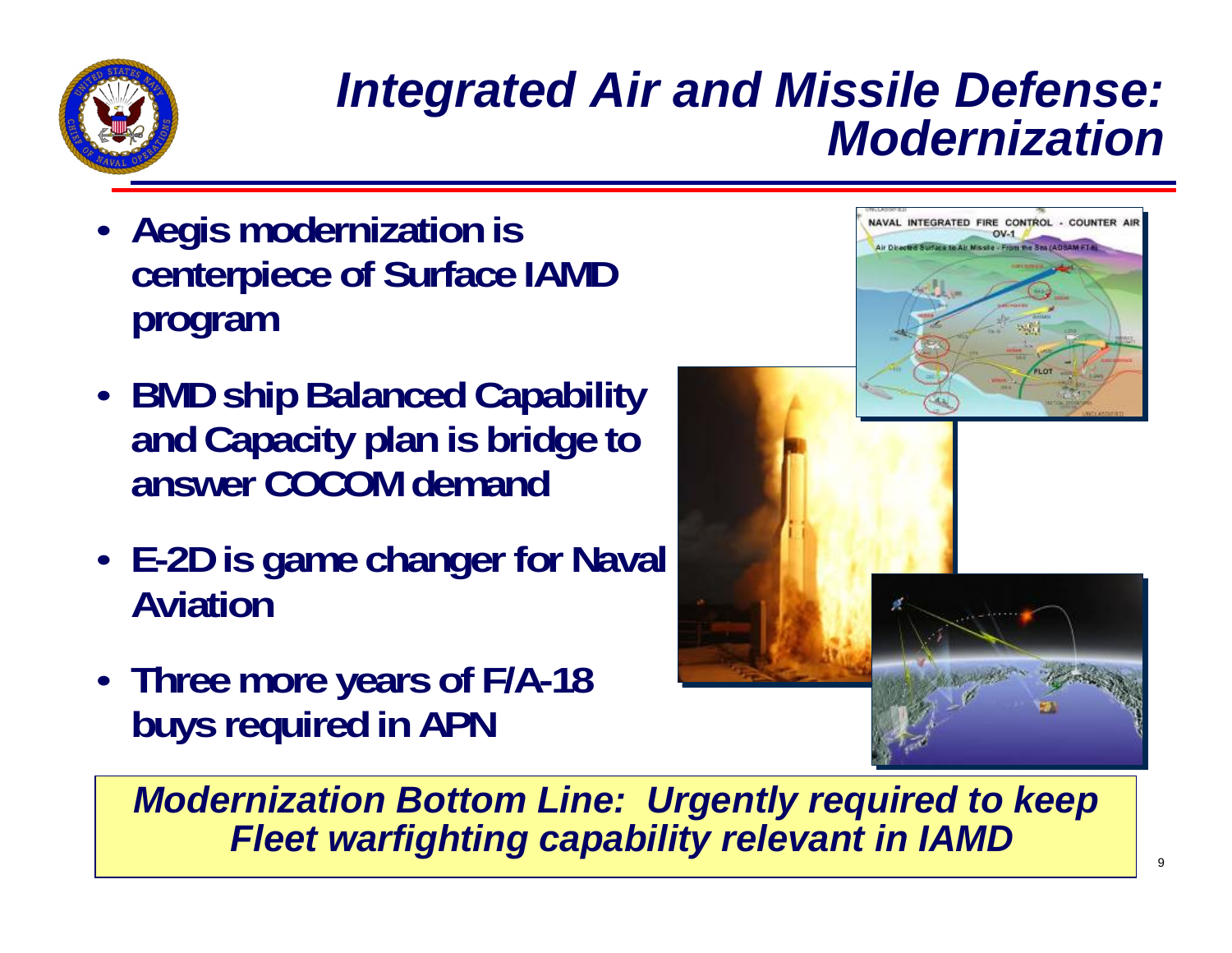

#### *Aegis Multi-Mission Surface Combatants*

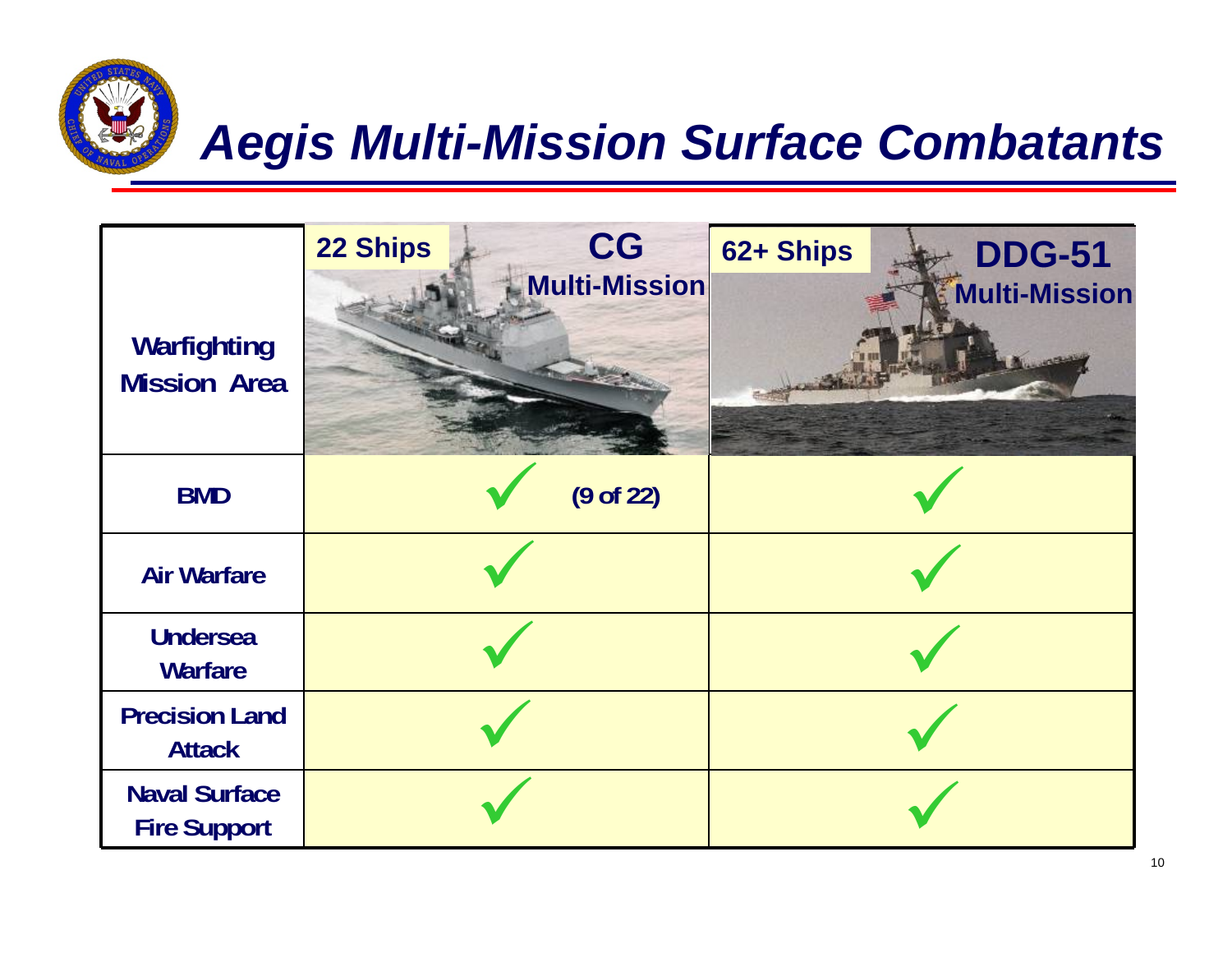

## *NIFC-CA/System Description*

• **Mission: NIFC-CA provides an Engage-On-Remote and Over-The-Horizon air defense capability using a sensor network in support of the full kinematic range of active missiles against manned aircraft and cruise missiles, overland and at sea.**

• **Employment: NIFC-CA uses the full capability of CEC and Link-16 to engage threats at significantly greater ranges.**

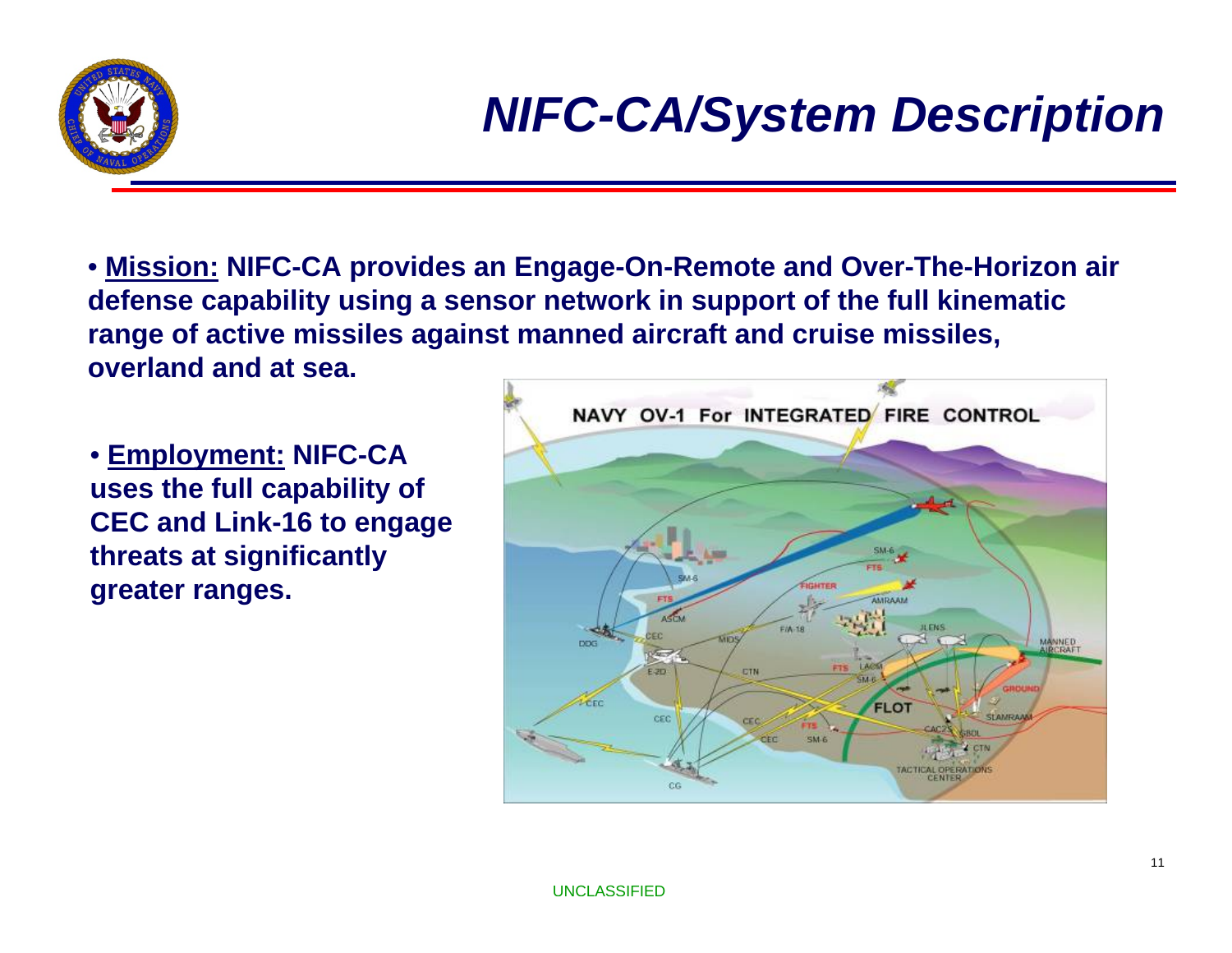

#### *Integrated Air and Missile Defense: Recapitalization*

- **DDG re-start key to future large surface combatant strategy**
- **DDG Flight III essential to pacing emerging A2AD threat**
- **BMD is a growth industry….DDG 112 and up built from keel up with advanced capability**
- **JSF key to keep Navy Air competitive with the threat**



*Recapitalization Bottom Line: New technology landing pad to cope with burgeoning IAMD threat*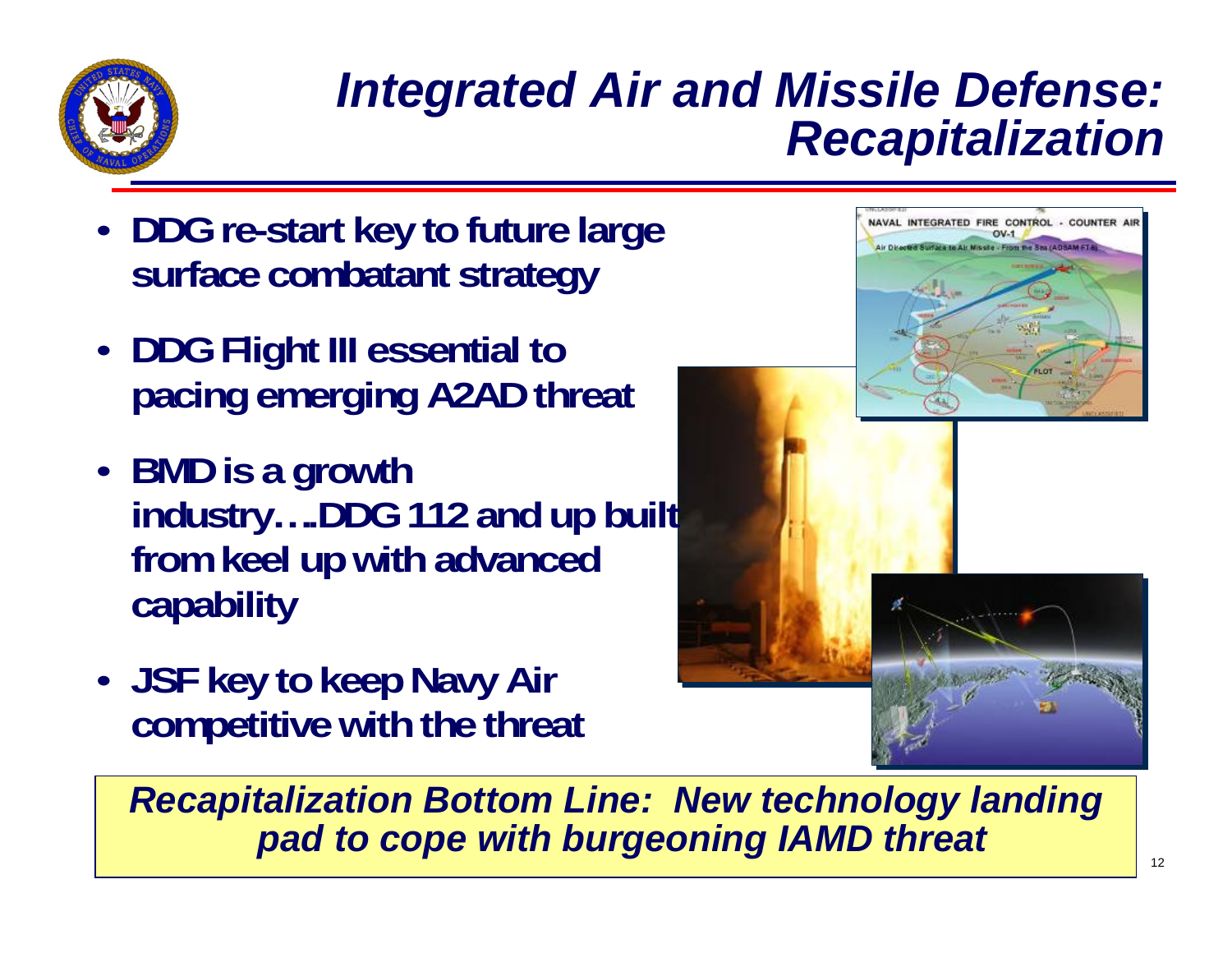

## *Air and Missile Defense Radar*

- • **Description**
	- The Air and Missile Defense Radar (AMDR) suite is being designed to support maritime Integrated Air and Missile Defense (IAMD)
	- – AMDR is envisioned as a radar suite scalable to accommodate mission requirements for multiple ships
- • **AMDR will consist of S-band (AMDR-S) and X-band (AMDR-X) radars and a Radar Suite Controller (RSC)**
	- – AMDR-S- volume search, tracking, Ballistic Missile Defense (BMD) discrimination, and missile communications
	- AMDR-X- horizon search, precision tracking, missile communication and terminal illumination
	- RSC- interface between AMDR-S, AMDR-X, and combat system, and resource coordination

#### • **Program Status- proceeding to Milestone A**

- AMDR Concept Studies- Completed
	- •Three fixed-price concept development contracts •Each contractor developed conceptual design and technology maturation plans
- AMDR-X RFI
	- •Currently evaluating responses
- AMDR-S/RSC Technology Development
	- •Award anticipated Q4 FY10 (up to 3 Fixed Price Incentive contracts)
	- •Focused on demonstrating AMDR key Technologies are scalable and sufficiently mature

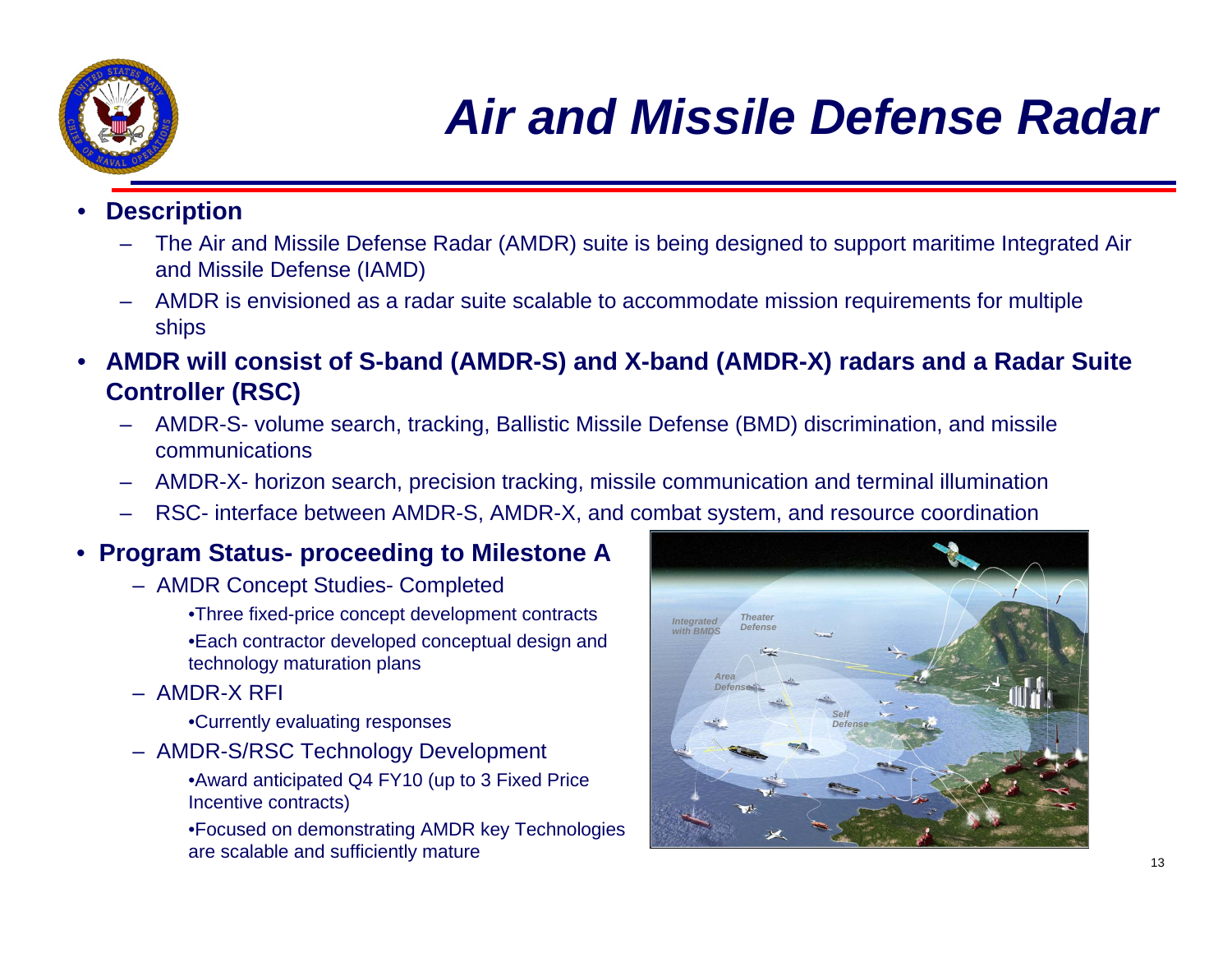

### *DDG Evolution*